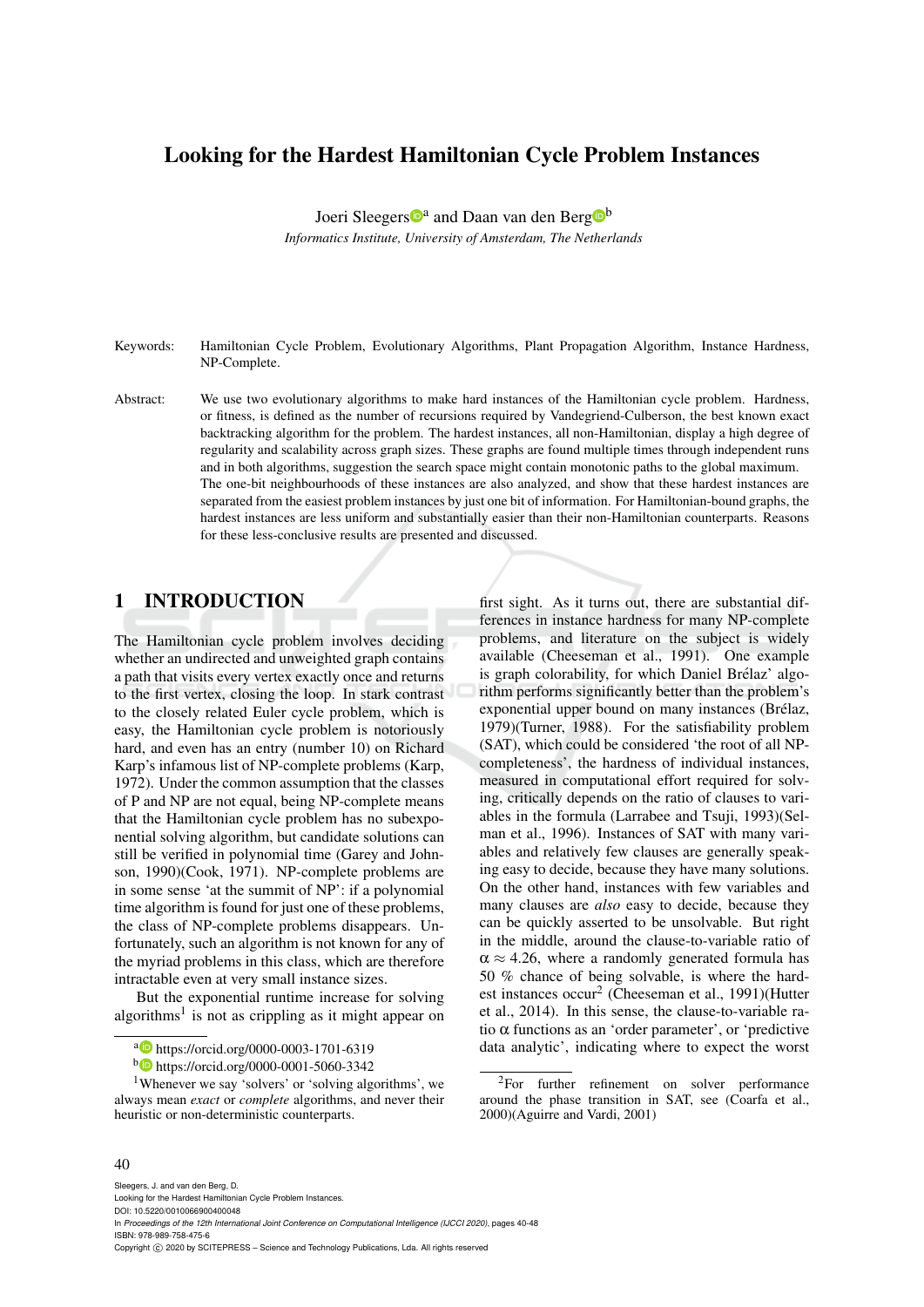

Figure 1: The hardest instances of the Hamiltonian cycle problem are all non-Hamiltonian, highly structured, and maximally dense. Graphs were found with evolutionary algorithms, and the fitness measured in recursions needed for the Vandegriend-Culberson algorithm, the most efficient backtracker available. The dominant configuration of a 'wall' (left hand side) and a fully connected clique was reached multiple times in independent runs and in both algorithms.

runtimes when solving instances of randomly generated SAT-formulas.

For the Hamilton cycle problem, such an order parameter also exists, and it is again related to the solvability of the individual instance. For any randomly generated graph of *V* vertices and *E* edges, the probability of being Hamiltonian is given by

$$
P_{Hamiltonian}(V, E) = e^{-e^{-2c}}
$$
 (1)

which is a strictly increasing function on any finite interval, and in which *c* depends on *E* as

$$
E = \frac{1}{2} V \cdot \ln(V) + \frac{1}{2} V \cdot \ln(\ln(V)) + cV \tag{2}
$$

following the results of János Komlós and Endre Szemerédi (Komlós and Szemerédi, 1983). In this equation,  $P_{Hamiltonian}(V, E)$  has its steepest derivative at  $c = 0$ , where  $E = 1/2$  *Vln*(*V*) +  $1/2$  *Vln*(*ln*(*V*)). Although this 'threshold point' happens to be at  $e^{-1} \approx$ 0.368, rather than a more intuitive 0.5 like in  $SAT<sup>3</sup>$ , this 'Komlós-Szemerédi bound' is considered as the central point for the hardest Hamiltonian problem instances. The number of edges (or equivalently: vertex degree) is consequentially proposed as its order parameter (Cheeseman et al., 1991)(van Horn et al., 2018). For a numerical example: randomly generated undirected graphs of 120 vertices, the hardest Hamiltonian cycle problem instances would occur around 381 edges, where the probability of being Hamiltonian is  $\approx 37\%$ . Far more edges make for much easier problems instances, as dense graphs contain many Hamiltonian cycles, and one is quickly found. Graphs with far fewer edges are also easy, because they can be qualified as unhamiltonian (i.e. not having a Hamiltonian cycle) relatively fast.

In an attempt to find the absolute hardest of the hardest problem instances, (Sleegers and van den Berg, 2020) used evolutionary algorithms to generate graphs requiring maximum computational effort for the best known bactracking algorithm. Starting off from the Komlós-Szemerédi bound where traditionally the hardest problem instances were found, a stochastic hillclimber and plant propagation algorithm (PPA) produced graphs that required ever more recursions for the Vandegriend-Culberson (henceforth 'Vacul') algorithm, the most efficient backtracking algorithm for the problem known to date (Culberson and Vandegriend, 2011). But NP-completeness

 $3$ The origin of this specific value is that the threshold function becomes ever steeper exactly around  $e^{-1}$  as graph size increases, approaching a step function as  $V \rightarrow \infty$ .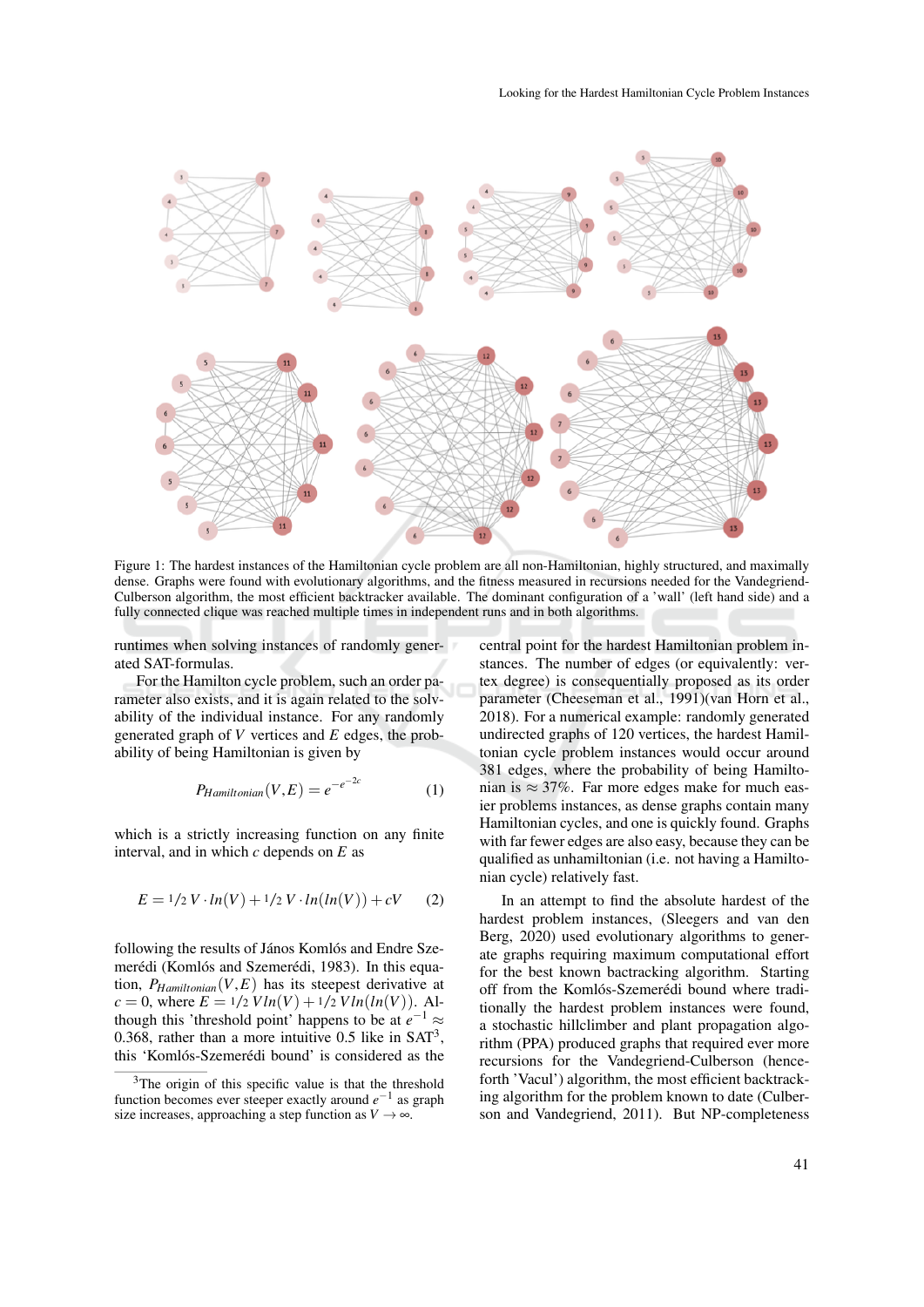

Figure 2: The hardest instances of the Hamiltonian cycle problem that *do* contain a Hamiltonian cycle. Structure is much less obvious than for the non-Hamiltonian instances, although some premature tendencies towards cliquing might be discerned.

had not surrendered all of its suprises yet: the resulting graphs were found nowhere near the Komlós-Szemerdi bound. They were much denser, and sported a high degree of structural regularity, which might be expressed as low Kolmogorov complexity (Li et al., 2008). The authors hypothesized that exactly for this reason, these very hard problem instances had never shown up in the large randomized ensembles of the aforementioned research endeavours. But the study raised more questions than answers: had the evolutionary algorithms actually converged? Are these almost-regular graphs really the hardest problem instances? And why are they all non-Hamiltonian? What do the hardest *Hamiltonian* graphs look like? And does the number of edges of the initial graph influence the outcome?

In this study, we will answer some of these questions, and further our knowledge into the problem. First, we will explain the algorithms involved: Vacul's algorithm for solving problem instances, the stochastic hillclimber and the plant propagation algorithms for evolving graphs. Then, the experiment is described; we significantly extend the scope of graph sizes, runs, starting points, and evaluations. We also conduct a 'Hamiltonian-bound' experiment, in which evolving graphs are *forced* to be Hamiltonian, to see how hard these instances can possibly be. Hard, but not nearly as hard as the non-Hamiltonian graphs, as we will shortly see. The paper concludes with a discussion of the results, outlining future research directions and acknowledging the reviewers' efforts.

# 2 ALGORITHMS **ALGORITHMS**

### 2.1 Hamiltonian Cycle Problem Solver

Over the last century, a great number of deterministic exact solving algorithms have been developed for the Hamiltonian cyle problem. Rooted in dynamic programming, the Help-Karp algorithm is quite memory intensive, but by  $O(n^2 \cdot 2^n)$  still holds the lowest time complexity (Held and Karp, 1962). Later algorithms by Frank Rubin (1974), Martello's 'Algorithm 595' (1983), Cheeseman's (1991), Vandegriend & Culberson's (1998) and Van Horn's (2018) are all exact backtracking algorithms, and therefore have a theoretical upper runtime bound of  $O(v!)$ , but perform significantly better on large ensembles of random graphs due to clever optimization strategies (Rubin, 1974; Martello, 1983; Cheeseman et al., 1991; Culberson and Vandegriend, 2011; van Horn et al., 2018). Still, the hardest graphs for all these depthfirst based algorithms are found around the Komlós-Szemerédi bound, where the probability of a random graph being Hamiltonian goes from almost zero to almost one as *E* increases (eqs.1 and 2).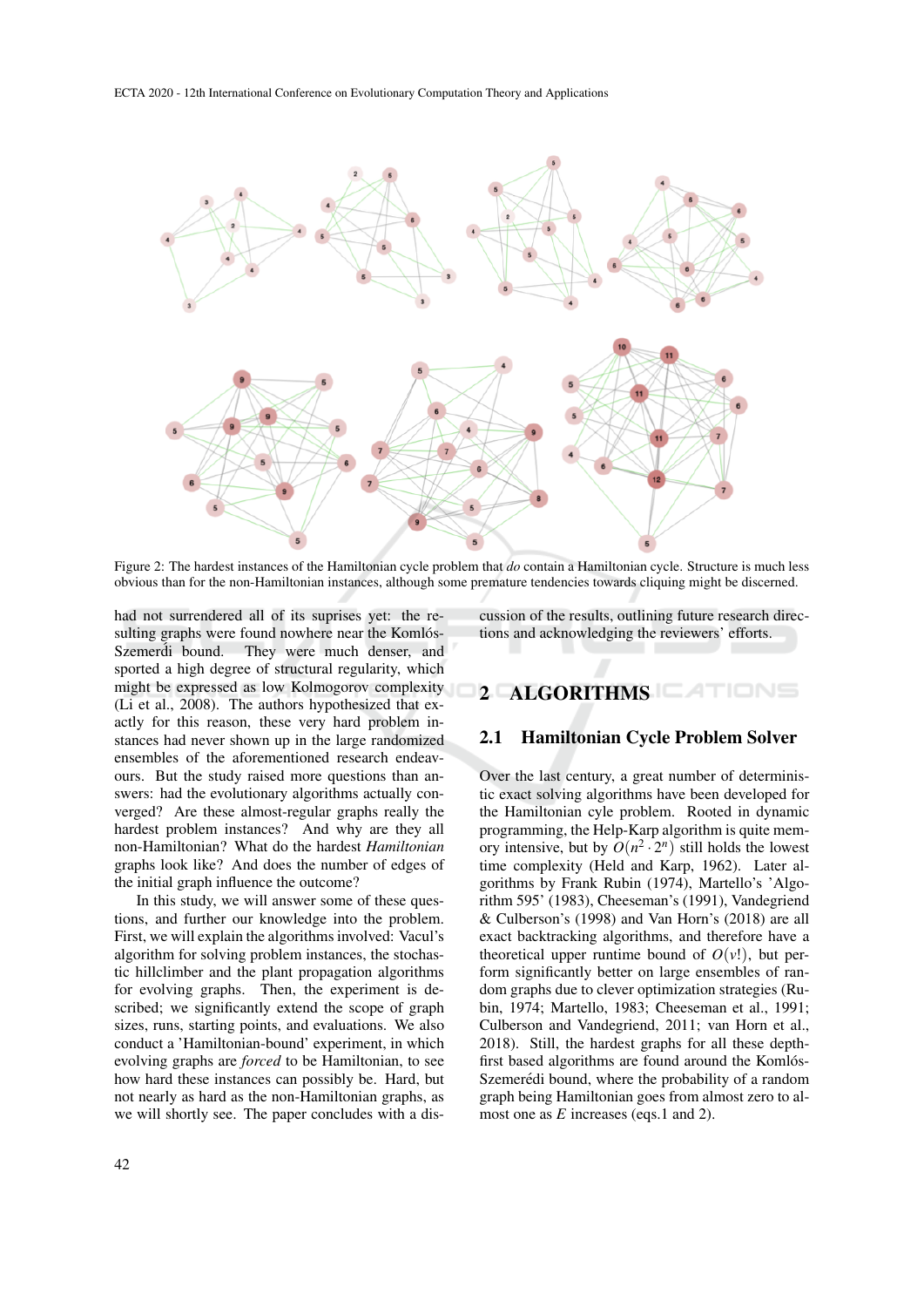niques, significantly outperforms all the others – even though its hardest instances are *still* near the Komlós-Szemerédi bound (Komlós and Szemerédi, 1983). It is this algorithm, the best backtracker available, that we use for measuring the hardness of Hamiltonian cycle problem instances.

Vacul's algorithm is a depth-first search algorithm that uses *pruning*, *non-Hamiltonicity checks* and employs a *low-degree first* ordering while recursing over the vertices. Techniques for edge pruning and non-Hamiltonicity checks are employed both before and during recursion. The pruning subroutine removes edges that cannot be in any Hamiltonian cycle, based on 'required edges' that *must* be in a Hamilton cycle, given a problem instance has one. An edge is required if it is connected to a vertex with degree two. The algorithm then uses two pruning methods; the first method seeks out vertices that have a degree higher than two and are connected to two required edges, rendering all other edges removable. The second method looks for paths of required edges that do not (yet) form a Hamilton cycle. If an edge exists that would close such a path prematurely, it should be removed.

The checks for non-Hamiltonicity examine whether the graph cannot contain a Hamilton cycle based on two global properties: having a vertex with degree smaller than two, or the graph being disconnected. Third, the algorithm checks whether the graph is 1-connected, using Tarjan's algorithm (Tarjan, 1972). If any of these three conditions are met, the graph cannot be Hamiltonian and the recursive process can be skipped or be backtracked upon.

### 2.2 Evolutionary Algorithms

The evolutionary algorithms used for making hard problem instances are a stochastic hillclimber and an implementation of the plant propagation algorithm, adapted from an earlier application to the traveling salesman problem (Selamoğlu and Salhi, 2016)(Geleijn et al., 2019). By applying mutations to the edges of a graph, both algorithms try to iteratively increase its fitness, measured in number of recursions required by the Vacul-algorithm to solve the instance. The more recursions are required, the harder the problem instance, and the fitter the graph.

The evolutionary algorithms use three mutation types with equal probability: to insert an edge at a random unoccupied place in the graph, to randomly remove an existing edge from the graph, and to move and edge, which is effectively equal to a remove mutation followed by an insert mutation (on a *different* unoccupied place). In the hillclimber algorithm, one mutation is chosen at random after which the graph is reevaluated. The mutation is reverted iff the resulting graph is unfitter than its parent, and kept otherwise. This process is repeated for a predetermined number of evaluations (or iterations, for this algorithm).

Table 1: The number and mutability of offspring produced by PPA's individuals are based on its fitness rank  $(1 =$ fittest).

| Rank       |  |  |  |
|------------|--|--|--|
| #offspring |  |  |  |
| #mutations |  |  |  |

The plant propagation algorithm is a populationbased algorithm that tries to balance exploration and exploitation by letting the fitter individuals in the population produce many offspring with few mutations, and unfitter individuals in the population few offspring with many mutations. It can be applied to a broad spectrum of continuous, discrete and mixed objective landscapes in scientific, industrial and even artistic optimization problems (Salhi and Fraga, 2011)(Selamoğlu and Salhi, 2016)(Geleijn et al., 2019)(Vrielink and van den Berg, 2019)(Paauw and Van den Berg, 2019). A most recent investigation suggested that one version of the algorithm might be largely parameter independent (de Jonge and van den Berg, 2020).

The implementation of the plant propagation algorithm used in this experiment is closely related to a discrete adaptation that was earlier applied to the traveling salesman problem and the university timetabling problem (Selamoğlu and Salhi, 2016)(Geleijn et al., 2019). Each generation, the population is sorted on fitness after which each individual produces offspring by first copying itself, and then applying a number of mutations to the offspring. If any of a parent's offspring is fitter, it replaces the parent; if multiple offspring are fitter, the *fittest* replaces the parent. The exact numbers of offspring and mutations are predetermined for all ranks in the sorted population (see Table 1). In this study, the population size is 10 and therefore the number of evaluated offspring is 25 in all PPA-runs. These parameters are chosen intuitively, as they abide strongly by PPA's philosophy of balancing the powers of exploration and exploitation, but more efficient parameter settings are ceratinly not unthinkable. The algorithm's source code can be accessed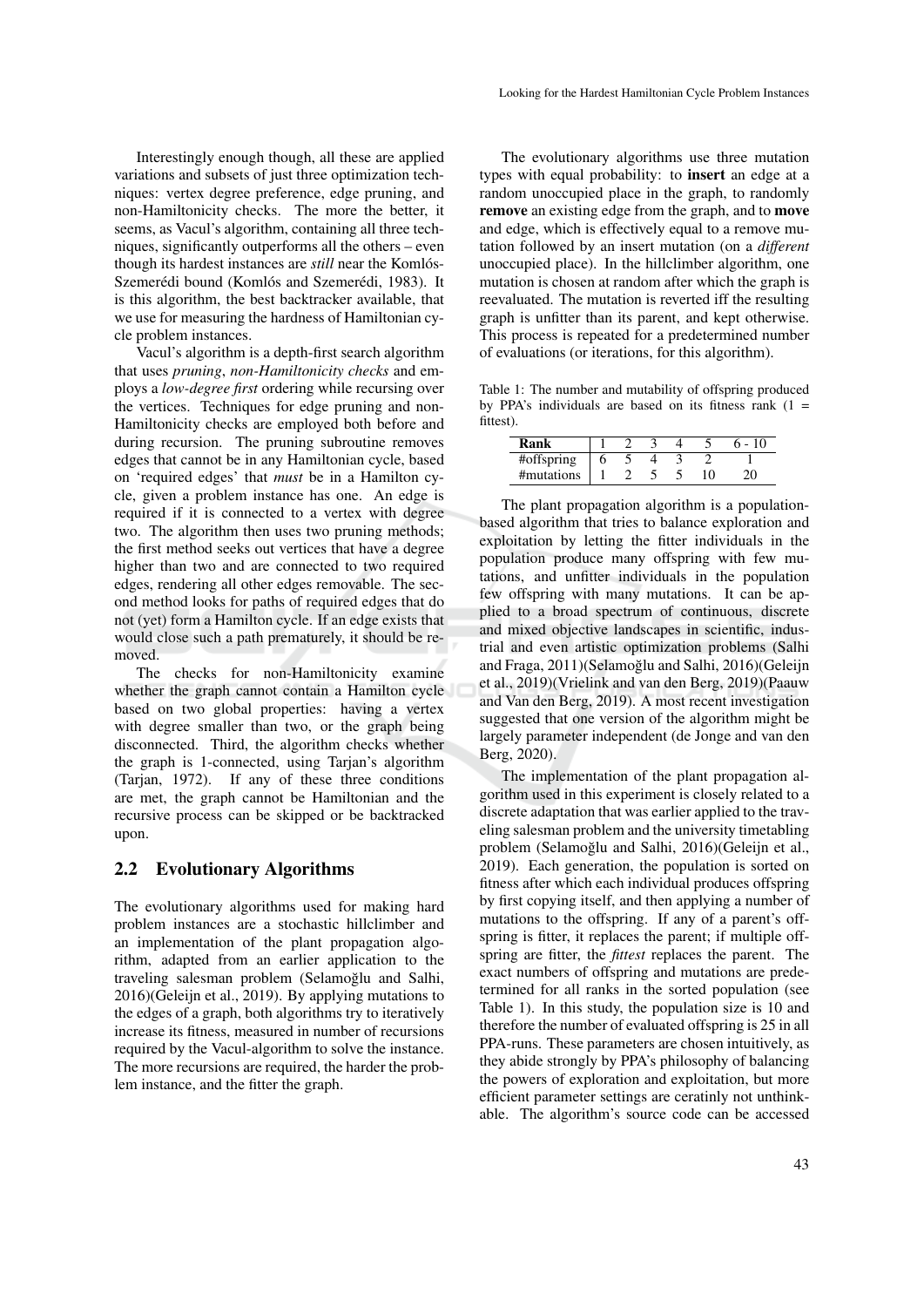

Figure 3: Recursions required for the hardest graph on the right-side vertical axis versus their corresponding graph size on the horizontal axis. The left graph shows results of the experiment without restrictions on edge mutation, the right graph shows the results of the experiment in which graphs forcibly retained an unmutable Hamiltonian cycle at all times. The bars represent the number of multiple times a graph of maximum recursions was found.

through a public GitHub repository<sup>4</sup>.

### 3 EXPERIMENT

To obtain the hardest Hamiltonian cycle problem instances, we evolve 560 graphs of sizes  $8 \le V \le 14$ in runs of 3000 evaluations. The investigation is split in tow parts: an 'unbound' experiment, in which the evolutionary algorithms are free to modify all the edges, and a 'Hamiltonian-bound' experiment in which the evolutionary algorithms are free to modify all the edges *except* the edges {(1, 2),(2, 3)...(*v*−  $1, v$ ,  $(v, 1)$ }, thereby enforcing the presence of a Hamiltonian cycle in the graph at all times.

For the hillclimber runs, twenty randomly generated graphs were evenly dispersed in terms of edge density, ranging from 0 to  $1/2V \cdot (V-1)$  edges, corresponding to edge densities  $\in \{0\%, 5\%, 10\%, .100\% \}.$ For the PPA runs, twenty initial populations were made along the same edge density intervals, with all graphs in one population having the same edge density. It should be noted that these densities are fixed only upon initialization, as the evolutionary algorithms are free to insert and remove edges from graphs at every step of a run. The rationale behind these choices however, is that earlier results *could* have been biased from the initialization on the Komlós-Szemerédi bound. Besides, this approach would cover more of the state space, at least as seen from the initial conditions. In the end, it didn't make much of a difference.

From these evely distributed initial positions, both algorithms ran for 3000 function evaluations. This means 3000 iterations for the stochastic hillclimber, but 120 generations of PPA, which produces 25 offspring, and therefore performs 25 evaluations per generation (see Table 1). These numbers might look small, as do the numbers of vertices in the graphs used, but the number of recursions required for Vacul's solving algorithm *in every function evaluation* can still easily run in the millions (see Figure 3). And as we are actively pushing towards the maximum, the entire unbound experiment of 280 runs (7 graph sizes with 20 starting points for two evolutionary algorithms) with 3000 function evaluations still took approximately 45 days on 16 cores of the LISA cluster computer at Amsterdam's Science Park<sup>5</sup>. The 280 runs of 3000 evaluations for the Hamiltonianbound experiment took significantly less time, possibly because the Hamiltonian-bound instances require significantly fewer recursions to decide. Hamiltonian instances are *easier*, generally speaking. But if you want to see for yourself, all the experiment's resources are publicly available through a repository<sup>6</sup>.

<sup>4</sup>https://github.com/Joeri1324/evolving-hard-hamiltoncycles

<sup>5</sup>https://userinfo.surfsara.nl/systems/lisa

<sup>6</sup>https://github.com/Joeri1324/evolving-hard-hamiltoncycles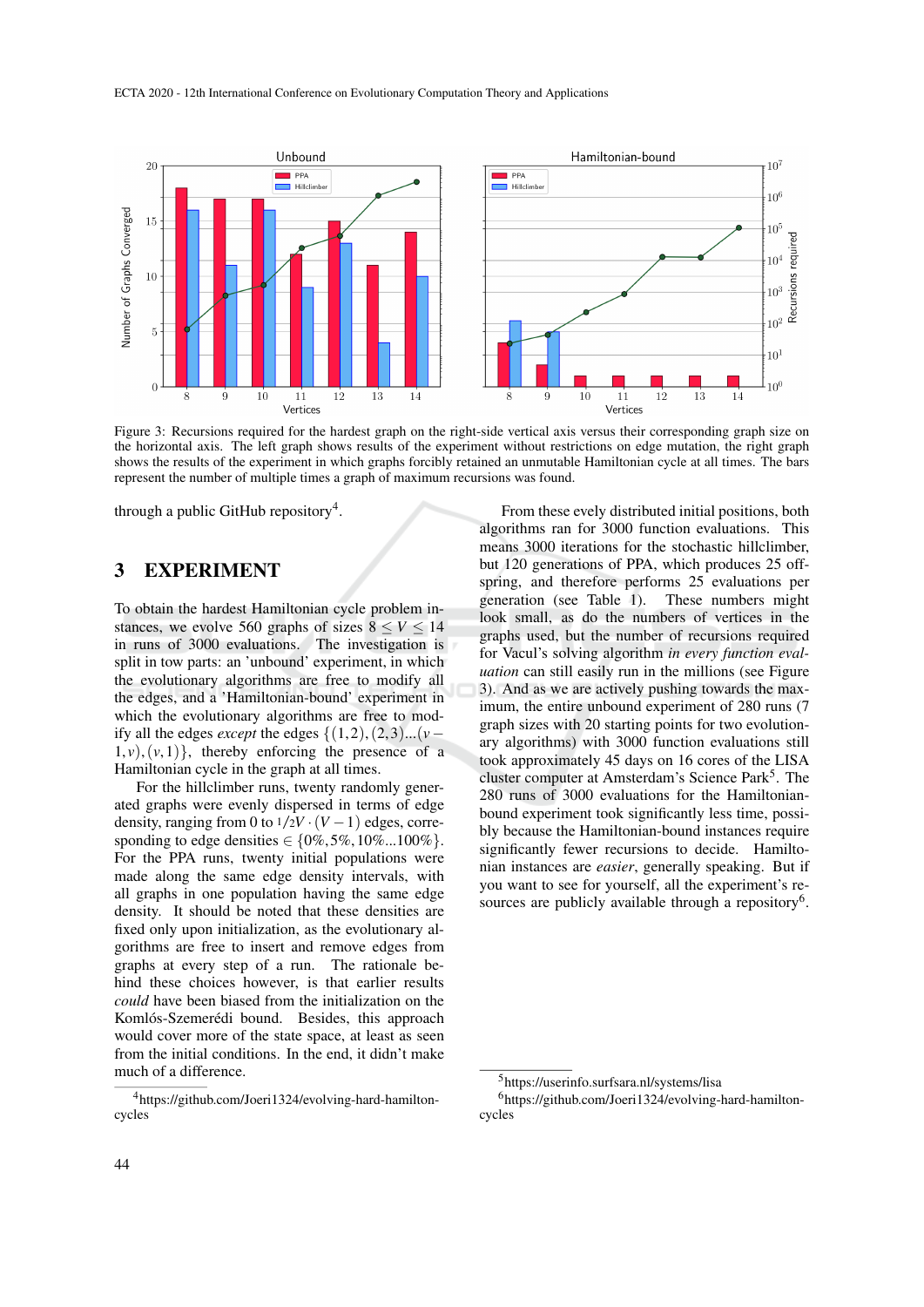Table 2: The smallest distance between the hardest and easiest problem instances for the Hamiltonian cycle problem is just one bit: inserting an edge on either of the two possible insertion point types makes the hardest (non-Hamiltonian) instance trivially Hamiltonian. Removing an edge from either of the three possible types will make for a (just slightly) easier non-Hamiltonian instance. Only five one-bit operations are possible, due to the highly structured nature of the results. Instance hardness is measured in number of recursions required by Vacul's algorithm.

| <b>Graph size</b>    |    | Q                        | 10    |                          | 12     |           | 14        |
|----------------------|----|--------------------------|-------|--------------------------|--------|-----------|-----------|
| Most difficult       | 67 | 785                      | 1.673 | 25,061                   | 61.051 | 1,139,785 | 3,091,141 |
| Insert wall #1       |    | 9                        | 10    |                          | 12.    |           | 14        |
| Insert wall #2       |    |                          | 10    | $\overline{\phantom{0}}$ | 12.    |           | 14        |
| Remove clique-clique | 63 | 717                      | 1.577 | 23.261                   | 57,799 | 1.071.037 | 2,943,549 |
| Remove wall-wall     | 49 | $\overline{\phantom{a}}$ | 1.081 | $\overline{\phantom{0}}$ | 47.655 | -         | 2,016,877 |
| Remove wall-clique   | 25 | 529                      | 1.015 | 18.561                   | 43.513 | 894.861   | 2,387,791 |

## 4 RESULTS

#### 4.1 Unbound Experiment

The results of the unbound experiment clearly show the hardest problem instances are all non-Hamiltonian. Both evolutionary algorithms produced structurally similar graphs consisting of a 'clique' and a 'wall' for all vertex numbers (See Figure 1). The clique is a fully connected subset consisting of  $V_{c(odd)} = \frac{V-1}{2}$  vertices in odd-sized graphs, and  $V_{c(even)} = \frac{V-2}{2}$  vertices in even-sized graphs. Every graph of size *V* is a subgraph of size  $V + 1$ , even though the exact addition of edges differs from odd to even graphs. The edge number of these graphs is consequently given by:

$$
(V - V_c) \cdot V_c + 1/2V_c \cdot (V_c - 1)
$$
 (3)

with  $V_c = V_{c(odd)}$  if *V* is odd, and

$$
(V - V_c) \cdot V_c + 1/2V_c \cdot (V_c - 1) + 1 \tag{4}
$$

with  $V_c = V_{c(even)}$  if *V* is even. These quadratic results suggest that the larger the graph, the further away the hardest instances are from the Komlós-Szemerédi bound, which only increases (double) logarithmically in *V*. It should be noted that these results strongly contradict earlier findings that find the hardest instances close to the bound (Cheeseman et al., 1991)(Culberson and Vandegriend, 2011). This might be due to the random nature of the test sets, but for the related SAT-problem, two studies led by Moshe Vardi suggest that the hardness peak *itself* might also move, depending on the specific solver used in the experiments (Coarfa et al., 2000)(Aguirre and Vardi, 2001).

On the lognormal scale of Figure 3, the number of recursions roughly follows a straight line with an inclination of 0.78, indicating that for wall-and-clique

graphs of size *V*, the number of recursions increases exponentially as approximately  $O(c^{0.78V})$ , in which  $c > 1$ . The number of required recursions wobbles a bit in*V*, which is possibly due to discrepancy between odd- and even-sized graphs. In the odd-sized graphs, there are slightly more vertices in the clique, which results in a higher edge density, and possibly more required recursions.

In the unbound experiment, both the plant propagation algorithm and the stochastic hillclimber converged multiple times to the same graph. Hillclimber between 4 and 16 out of 20 runs for each *V*, averaging at about 11,3 (See the bars in Figure 3, left). In its operation, the stochastic hillclimber is prone to get stuck in local maxima, but the plant propagation algorithm is well equipped for navigating large nonconvex search spaces with its highly mutative offspring at the bottom of the population. Maybe that's why the algorithm did solidly better however, with an average of 14,9 out of 20 runs converging to the (same) wall-and-clique graph, with all values between 11 and 18. It should be noted though, that PPA only outperforms the hillclimber only after approximately 2000 evaluations, an effect that was also witnessed in other problems (Geleijn et al., 2019). Because of the consistent convergence through independent runs of both algorithms, and the insensitivity of PPA to local maxima, it seems possible that the wall-and-clique graphs are indeed the hardest instances of the Hamiltonian cycle problem for Vacul's algorithm. Moreover, this maximum appears to be connected through a state path of monotonically increasing fitness values, but this yet awaits further verification. A slightly eyebrow raising observation is that both algorithms converge somewhat better for even numbers of *V*.

#### 4.2 One-bit Neighbourhood

As an added bonus, the highly structured results of the unbound experiment allow for an exhaustive mapping of the one-bit neighbourhood of the most diffi-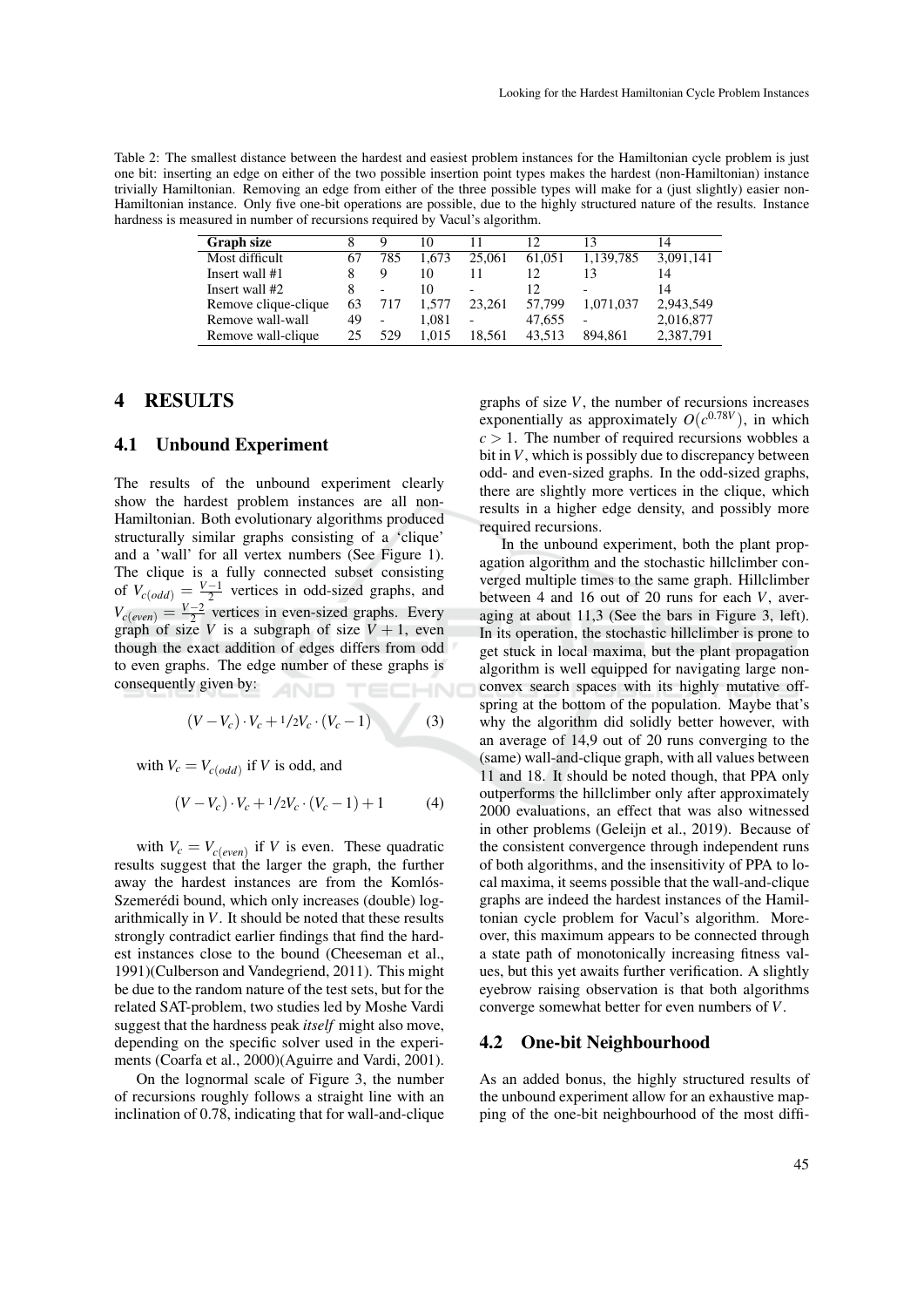Table 3: The edge-independent search space increases faster than exponential in the number of vertices, but the percentage of Hamiltonian instances increases also. This results in an ever denser volume of Hamiltonian graphs, which might explain a possible lack of convergence in the evolutionary algorithms for the Hamiltonian-bound experiment. Numbers are rounded.

| Vertices    |                   |                           |                      |                      |                      |                      |                   |
|-------------|-------------------|---------------------------|----------------------|----------------------|----------------------|----------------------|-------------------|
| Graphs      | $2.68 \cdot 10^8$ | , $\cdot 10^{10}$<br>6.87 | $3.52 \cdot 10^{13}$ | $3.60 \cdot 10^{16}$ | $7.38 \cdot 10^{19}$ | $3.02 \cdot 10^{23}$ | 2.48<br>$10^{27}$ |
| Hamiltonian | $.9\%$            | 66.5%                     | 74.4%                | 81.0%                | $3\%$<br>86.3        | 90.4%                | 93.4%             |

cult instances. For the odd-sized graphs, there is only one possible graph type resulting from edge insertion. For the even-sized graphs there are two neighbouring graph types from inserting an edge, due to the extra edge in the wall. Both these edge insertions immediately make the graph Hamiltonian and decidable within *V* recursions (Table 2). It is a remarkable finding, that the hardest non-Hamiltonian instances and the easiest Hamiltonian instances are separated by just one bit of information.

Removal of an edge can create two one-bit neighbouring graph types in odd-sized graphs, either from removal inside the clique, or removal of a wall-clique edge. In even-sized graphs, a third removal is possible, from the single wall-wall edge. All edge removal operations lower the number of recursions needed to decide the graph, but the effect is much less dramatic than for inserting edges. Even though the number of recursions from edge removal drops between 6% and 63% for the smallest instances, the difference is only between 5% and 33% for the largest instance in this study, and is expected to become ever smaller for larger instances, simply because larger graphs have more edges, so the removal of one could have a smaller impact on recursion.

These neighbourhood results do show however, that the wall-and-clique graphs are at the very least a local maximum of instance hardness. But since both algorithms repeatedly and independently converged to the same graph, and PPA is not sensitive to local maxima, it might well be that these graphs are the hardest instances of the Hamiltonian cycle problem (for Vacul's algorithm). These results could be taken as a suggestion that harder problem instances for the Vandegriend-Culberson algorithm do not exist, but more extensive testing could substantially (dis)confirm this hypothesis.

#### 4.3 Hamiltonian-bound Experiment

For the Hamiltonian-bound experiment, results are much less unisono than for the unbound experiment. The hardest Hamiltonian graphs found by the evolutionary algorithms are still roughly a magnitude easier than the non-Hamiltonian graphs (See Figure 3, right), with the number of recursions increasing as approximately  $O(c^{0.62V})$ , in which  $c > 1$ . Again, this exponent is a fit on only seven data points, needs future refinement, but still serves as a rough indication.

The structural resemblance between graphs of different sizes is also much lower (Figure 2). For graphs of size  $V = 8$ , the maximum number of recursions was identical in two graphs, reached in 10 out of 40 runs. For  $V = 9$ , only 7 out of 40 runs reached any of 4 graphs with maximum recursions, and for larger *V*, the hardest Hamiltonian instance was unique among 40, with just a single PPA run producing that graph. These results suggest that the hardest possible Hamiltonian instances might not yet have been found, and that harder graphs are still possible. A neighbourhood mapping was not done for these graphs, as the lack of structure makes it relatively cumbersome, and results inconclusive.

## 5 DISCUSSION

If the problem instances found in the unbound experiment are indeed global maxima, it could indicate that the problem space is largely convex, since the stochastic hillclimber acquires similar results to the PPA. In this sense, The wall-and-clique graph might be sitting on the top of mount hardness, with very easy Hamiltonian instances and very hard non-Hamiltonian instances in its immediate vicinity. For the Hamiltonian-bound experiment, such observations are less expedient, because convergence of the algorithms appears unlikely. So what makes these algorithms perform so bad on the Hamiltonian-bound problem instances? Surely, less freedom from fixing unmutable edges would make a problem easier, right? The converse might actually be true, and the argument is a somewhat bewildering and counterintuitive numerical elaboration resulting from Komlós and Szemerédi early results and some basic combinatorics.

As presented in Equation 1, the probability of a random graph being Hamiltonian sigmoidally depends on the number of edges. But for a complete edge independent search space such as ours, this probability might also be seen as a *frequency*. As a numerical example: for  $V = 8$  and  $E = 14$ , Komlós and Szemerédi's equations predict an approximate  $61\%$ chance of Hamiltonicity. Equivalently, one could say that 61% of all existable graphs with  $V = 8$  and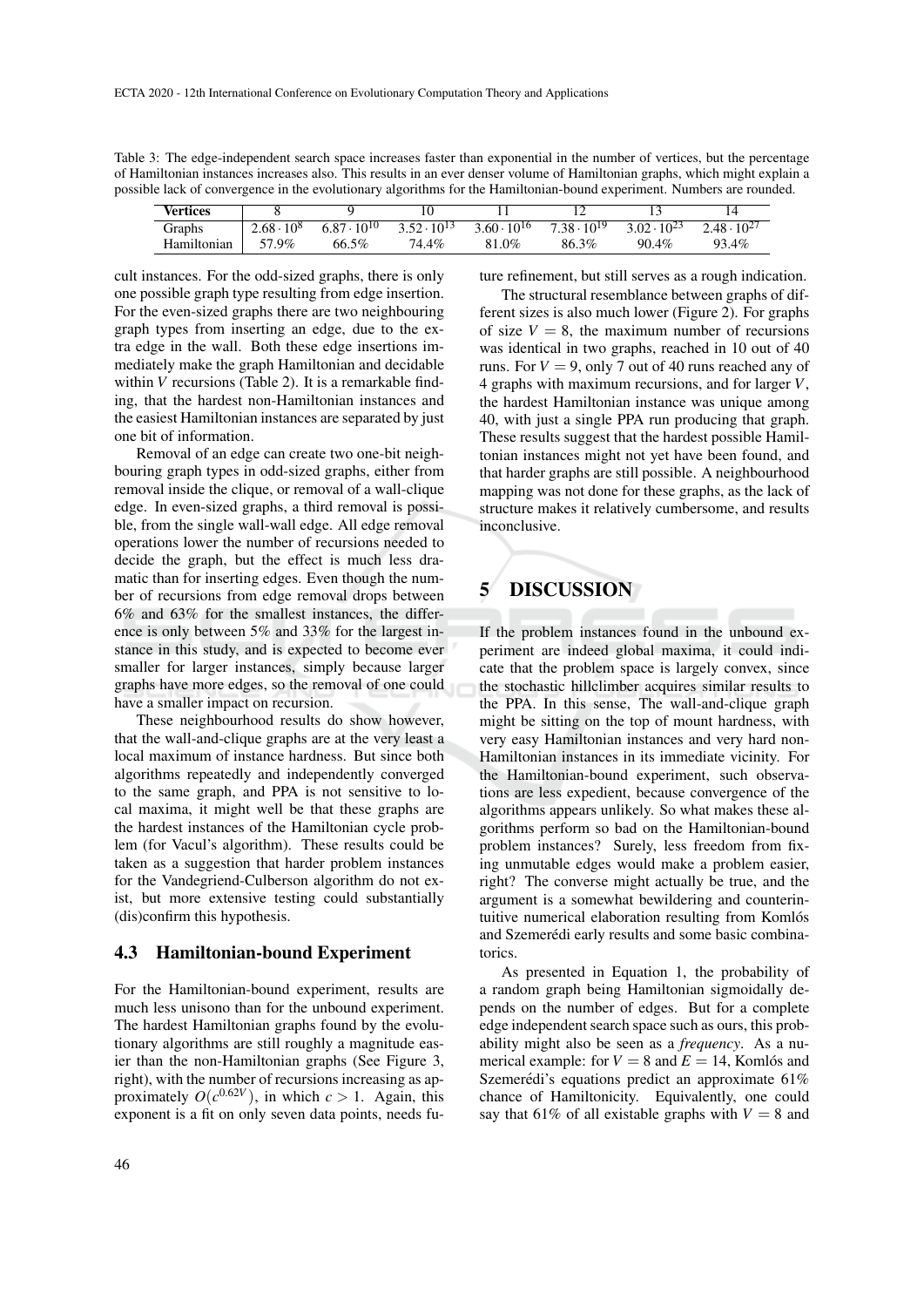$E = 14$  are Hamiltonian. Now the *number* of graphs is equivalent to the number of options for placing the *E* edges between *V* vertices:

$$
\binom{1/2 \cdot V \cdot (V-1)}{E} \tag{5}
$$

which for  $V = 8$  and  $E = 14$ , amounts to 40,116,600 graphs. Of these, approximately 61%, or 24,274,846 gaphs are Hamiltonian, the remaining 39%, or 15,841,754 graphs, are non-Hamiltonian. Summing these results over all possible values of *E* for a given *V* gives us the number (or percentage) of Hamiltonian graphs in the entire edge-independent search space (Table 3).

As it turns out, the number of Hamiltonian instances ever more outweigh the number of non-Hamiltonian instances as graphs get larger, possibly making the state space harder to navigate for our evolutionary algorithms, which have identical numbers of evaluations for all *V*. This observation might also account for the slightly deminishing returns in both experiments for both algorithms as *V* increases. But contrarily, these numbers do not account for graph isomorphism which might be quite influential, but whose detection is a notorious problem in itself (McKay and Piperno, 2014). It is an interesting and non-trivial question to see whether other (meta)heuristic algorithms such as a properly parameterized simulated annealing (Kirkpatrick et al., 1983)(Dahmani et al., 2020) or genetic algorithms (Bäck et al., 1997) do better for this problem. It is also plausible that metaheuristic parameter tuning and/or control might set some serious sods to the dyke, as the problem space clearly changes rapidly as *V* increases.

On a final note, these graphs might be difficult for Vacul's solving algorithm because its efficiency heavily depends on pruning off edges that cannot be in any Hamilton cycle, which only occurs when a vertex is connected by two required edges. Because of the compact structure of the wall-and-clique graph, this will only happen near the full depth of the search tree, when all but two vertices of the maximum clique are included in a partial solution. But just the ubiquity of pruning techniques throughout history doesn't spell much good for other exact algorithms either when it comes to these graphs. The non-Hamiltonian instances in this study might thereby actually be the hardest around, but more evidence, or perhaps even a proof, is needed to soldify this conjecture.

### ACKNOWLEDGEMENTS

ECTA's reviewers<sup>7</sup> really made an effort to understand this somewhat pioneering approach to instance hardness. A special hats off goes to Reviewer #4, who took the time to hand-correct a host of typo's and supply an annotated pdf along with the report. Thank you all, you have done this paper a great favour.

## REFERENCES

- Aguirre, A. S. M. and Vardi, M. (2001). Random 3-sat and bdds: The plot thickens further. In *International Conference on Principles and Practice of Constraint Programming*, pages 121–136. Springer.
- Bäck, T., Fogel, D. B., and Michalewicz, Z. (1997). Handbook of evolutionary computation. *Release*, 97(1):B1.
- Brélaz, D. (1979). New methods to color the vertices of a graph. *Communications of the ACM*, 22(4):251–256.
- Cheeseman, P., Kanefsky, B., and Taylor, W. M. (1991). Where the really hard problems are. In *Proceedings of the 12th International Joint Conference on Artificial Intelligence - Volume 1*, IJCAI'91, pages 331–337, San Francisco, CA, USA. Morgan Kaufmann Publishers Inc.
- Coarfa, C., Demopoulos, D. D., Aguirre, A. S. M., Subramanian, D., and Vardi, M. Y. (2000). Random 3 sat: The plot thickens. In *International Conference on Principles and Practice of Constraint Programming*, pages 143–159. Springer.
- Cook, S. A. (1971). The complexity of theorem-proving procedures. In *Proceedings of the Third Annual ACM Symposium on Theory of Computing*, STOC '71, pages 151–158, New York, NY, USA. ACM.
- Culberson, J. C. and Vandegriend, B. (2011). The gn,m phase transition is not hard for the hamiltonian cycle problem. *CoRR*, abs/1105.5443.
- Dahmani, R., Boogmans, S., Meijs, A., and van den Berg, D. (2020). Paintings-from-polygons: simulated annealing. In *International Conference on Computational Creativity (ICCC'20)*.
- de Jonge, M. and van den Berg, D. (2020). Plant propagation parameterization: Offspring & population size. *Evo\* 2020*, page 19.
- Garey, M. R. and Johnson, D. S. (1990). *Computers and Intractability; A Guide to the Theory of NP-Completeness*. W. H. Freeman & Co., New York, NY, USA.
- Geleijn, R., van der Meer, M., van der Post, Q., and van den Berg, D. (2019). The plant propagation algorithm on timetables: First results. *EVO\* 2019*, page 2.
- Held, M. and Karp, R. M. (1962). A dynamic programming approach to sequencing problems. *Journal of the Society for Industrial and Applied mathematics*, 10(1):196–210.

<sup>7</sup>ECTA 2020 is part of the larger conference IJCCI 2020, see http://www.ecta.ijcci.org/.